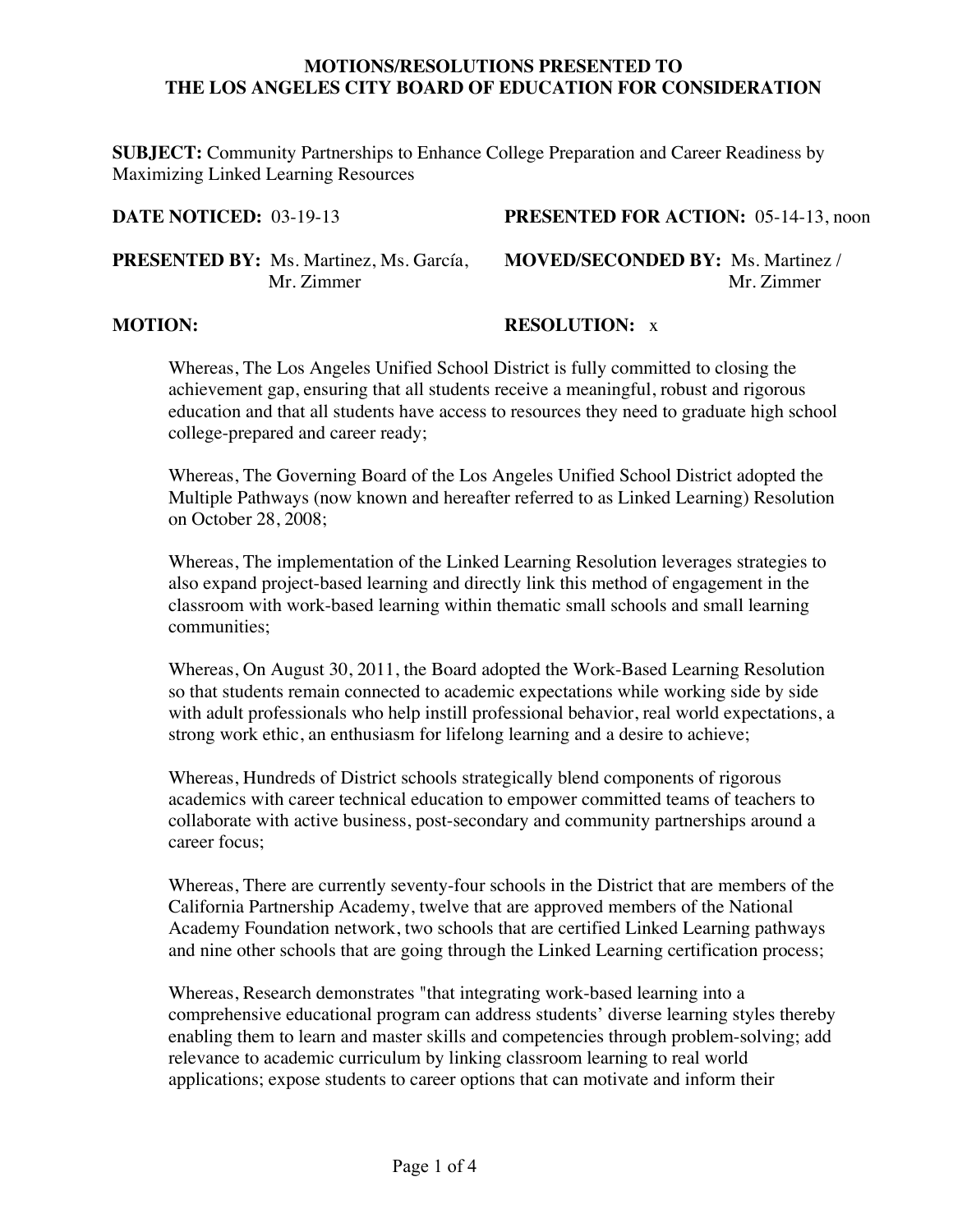**SUBJECT:** Community Partnerships to Enhance College Preparation and Career Readiness by Maximizing Linked Learning Resources

decision-making; and promote psychological and social development via adult interaction;"  $(NRC, 2004, \text{Benard}, 2004^{\text{T}});$ 

Whereas, Studies confirm that Linked Learning strategies that incorporate both rigorous academic and career technical education, which include meaningful coursework, student participation in adult work settings, career models, postsecondary options and compensated work-based opportunities, can be especially relevant to immigrant and English Learner students;

Whereas, In President Barack Obama's State of the Union Address, he announced "a new challenge to redesign America's high schools so they better equip graduates for the demands of a high-tech economy" and stated that "we'll reward schools that develop new partnerships with colleges and employers and create classes that focus on science, technology, engineering, and math (STEM) -- the skills today's employers are looking for to fill the jobs that are there now and will be there in the future."

Whereas, Work Based Learning opportunities include an array of programs including mentoring, school enterprises, virtual apprenticeships, job shadowing, intensive internships, work experience and community classrooms that are an essential component of any comprehensive educational program of study, bringing relevance to academic programs and providing innovative skills that, not only prepare students for 21st Century jobs in a global economy, but also nurture a "love of learning;"

Whereas, As California is ranked near the very bottom of all states in per pupil funding and the District has endured over five years of unconscionable cuts to personnel and programs critical for student achievement, it behooves us to develop innovative policies to generate partnerships with the business community and other external partners to maximize resources for effective teaching and learning;

Whereas, In the District, twenty Linked Learning pathways and a total of seventy-four Career Technical Academies already exist and are striving to create professional partnerships for student work-based learning experiences, but state funding cuts have significantly reduced support services at school sites so that there is little or no staff support to create and cultivate professional relationships with each industry sector; and

Whereas, The District is currently purchasing goods and services from over 9,000 vendors who do not offer any work based learning opportunities for students in Linked Learning programs; now, therefore, be it,

Resolved, That to encourage vendor participation in work based learning strategies, the Governing Board of the Los Angeles Unified School District hereby directs the Superintendent to require all District administrators to incorporate into every contract, procured through a formal Request for Proposal (RFP) process within the Procurement Services Division, a provision high-quality work-based learning partnership, including but not limited to, internships, job shadow days, guest speaking, professional Page 2 of 4

 <sup>1</sup> National Research Council (NRC)I. (2004). *Engaging Schools: Fostering High School Students' Motivation to Learn*. Committee on Behavioral and Social Sciences and Education. Washington, DC: The National Academies Press.

Benard,B. (2004). *Resiliency: What We Have Learned*. San Francisco, CA: WestEd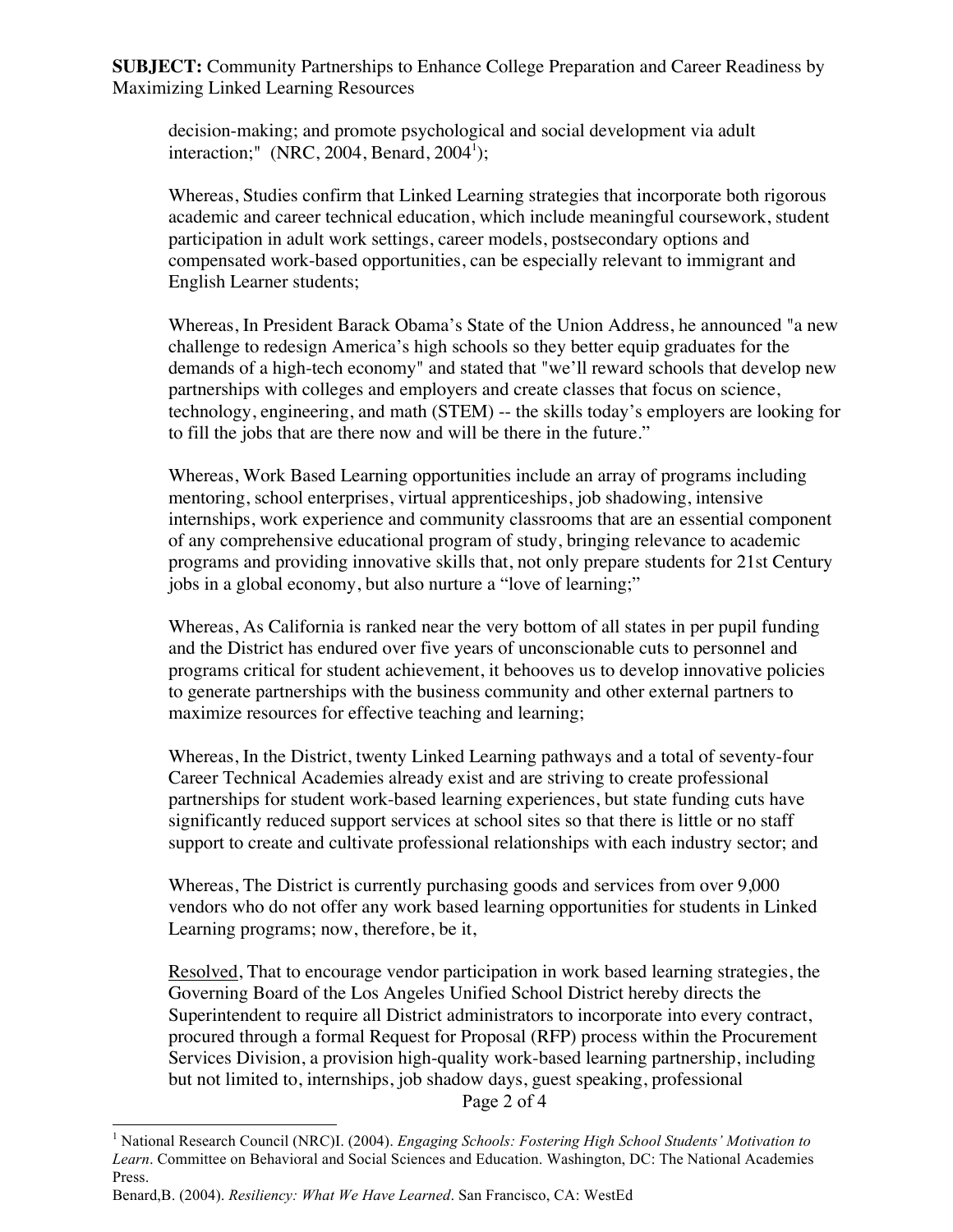**SUBJECT:** Community Partnerships to Enhance College Preparation and Career Readiness by Maximizing Linked Learning Resources

development for teaching and support staff, or mentoring with a District Linked Learning pathway and/or program;

Resolved further, That all work-based learning practices implemented per this resolution will be aligned with the expectation to ensure maximum educational benefit to students per the adoption of the Work Based Learning Resolution in addition to the WBL Guidebook and other relevant District and personnel policies;

Resolved further, That the Superintendent shall establish an online web page that lists the names of all participating vendors/businesses/contractors committed to offering workbased learning opportunities to students by theme;

Resolved further, That the aforementioned web page and its affiliated work-based learning opportunities be overseen by the District's Broad Base Coalition with day-to-day management to be housed in the District's Linked Learning Department and additional staff support provided by the District's Work Experience Education Division;

Resolved further, That all work-based learning opportunities offered via the aforementioned web page be offered first to students that are a) eligible for free or reduced lunch, b) English Learners, c) homeless, wards of the state, or in foster care, and/or d) enrolled in career themed small learning communities affiliated with the District's Linked Learning Initiative, the National Academy Foundation and/or the California Partnership Academies;

Resolved further, That the Superintendent shall establish a committee to develop the principles and guidelines for the development, implementation, evaluation, and accountability of the District's vendor originated work-based learning opportunities to ensure that issues of equity, alignment to academic learning objectives and  $21<sup>st</sup>$  century skill development, business and pathway compatibility and sustainability are meaningfully addressed;

Resolved further, The evaluation guidelines to be developed by the committee shall address internships, student enterprises and other activities as appropriate, including employer assessment of student attainment of foundational and applied workplace skills that shall also be aligned to statewide Career Technical Education (CTE) model curriculum standards and academic instruction. The committee shall further develop employer-oriented messaging which highlights the benefits to vendors and other employers of providing work-based learning opportunities to students. The committee will be comprised, at a minimum, of members representing:

- Community
- Parents
- Labor
- Teachers
- Chambers/Business
- Students
- WBL Intermediaries (such as LA Small Schools Center, ConnectEd, the National Academy Foundation, etc.);